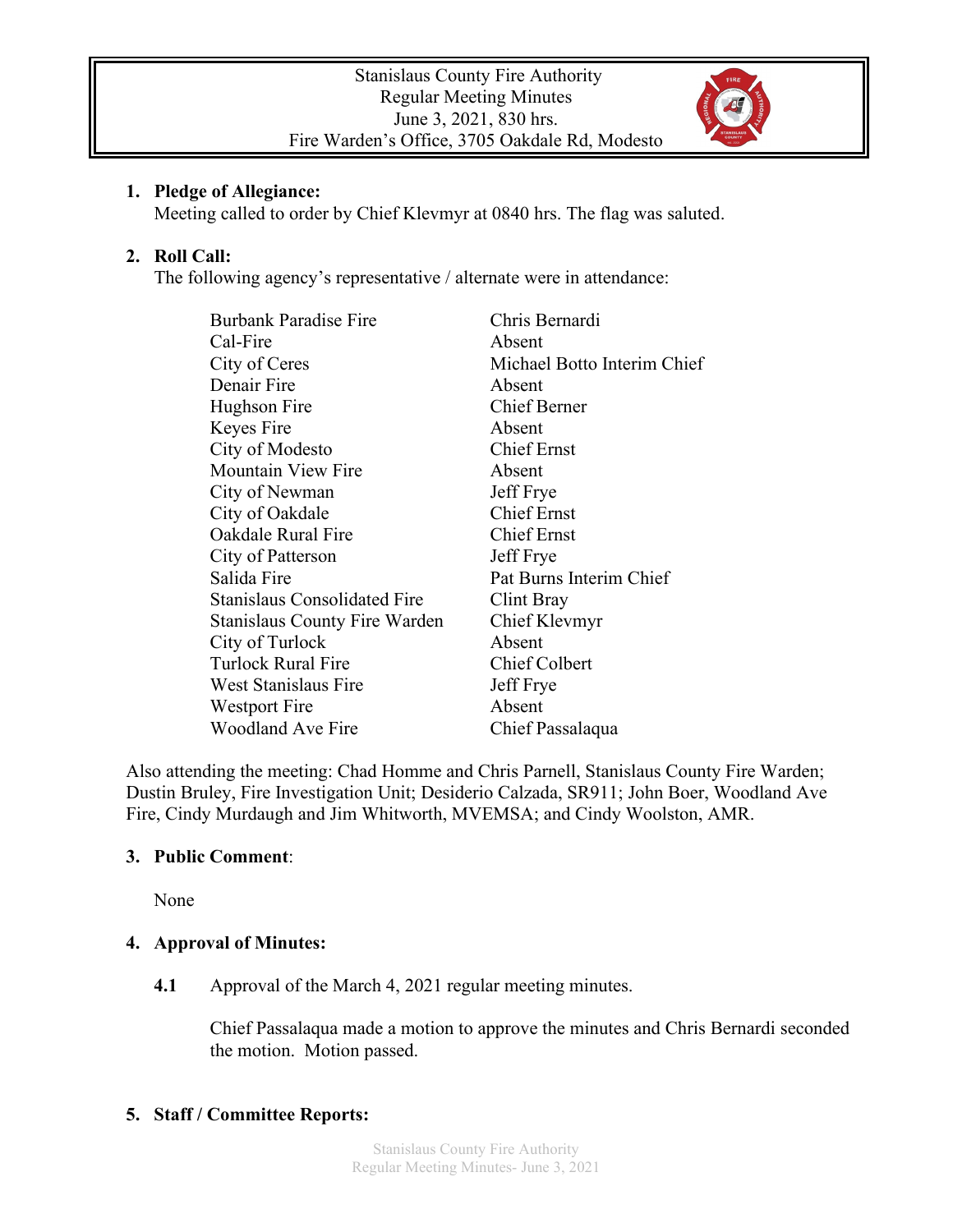## **5.1 Fire Investigation Report**

• Dustin Bruley reported there were 190 investigations during the reporting period that included 65 arsons with 12 arson arrests. A summary report was included in the agenda packet.

## **5.2 Fire Prevention Report**

- Chief Klevmyr reported for Chief Crook. They are working to fill 2 Fire Inspector vacancies in the Fire Prevention Unit. HR needs to meet and confer with the unions due to a change in education requirements for the position.
- A summary report was included in the agenda packet.

## **5.3 Fire Communications Report**

- Chad Homme reported that all the new MDC's and their docking stations were received and tagged. He's working with the vendor on an issue with the GPS.
- There was a discussion regarding EMS tracking and Chief Lillie described Modesto Fire's process.
- Chad will provide information and a demo at the next Communication's Advisory Meeting.
- A detailed summary report was included in the agenda packet.

## **5.4 Fire Chaplain Report**

• No report.

## **5.5 Administration & Support Report**

• No report.

## **5.6 Reports from Fire Authority member agencies**

- Cindy Murdaugh from Mountain Valley EMS Agency discussed transitioning the First Watch agreements over to AMR. Mountain Valley will keep the FRALS agreements.
- AMR will be creating an agreement document that will outline the requirements that were in the RFP referencing the First Watch agreements. Hoping to be done by the end of June. The plan is to have 3 different agreements, one for the volunteer depts, one for the BLS depts and one for the ALS depts, because the reimbursement rates are different. This will clean up the process, providing the reimbursements directly to the depts from AMR.
- Mountain Valley is performing an audit of any missing reimbursements.
- Chief Ernst requested a report of response times from AMR.

## **6. Agenda Items:**